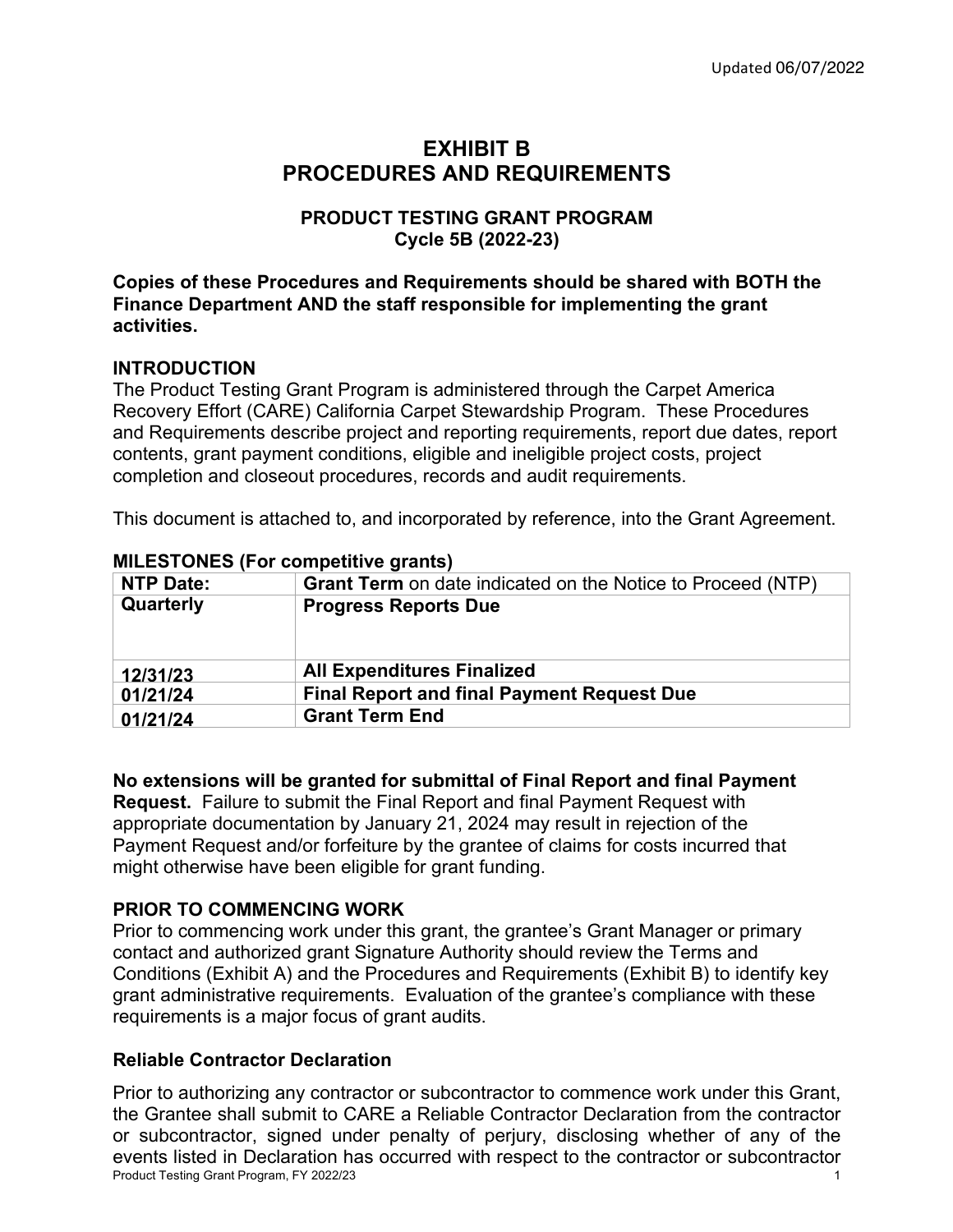within the preceding three (3) years. If a contractor is placed on CARE's Unreliable List after award of this Grant, the Grantee may be required to terminate that contract.

## **(For competitive grant programs) GRANT TERM**

The Grant Term begins on the date indicated in the Notice to Proceed. The Grant Term ends on January 21, 2024. January 21, 2024 is the date the Final Report and Final Payment Request are due to CARE. CARE may request reporting on project impacts for up to three years after the close of the Grant Term.

Grant-eligible program expenditures may start no earlier than the date on the Notice to Proceed. Eligible program costs must be incurred no later than December 31, 2023.

## **Costs incurred to prepare the Final Report and Final Payment Request are only**

#### **eligible for reimbursement during the Grant Term.**

#### **ELIGIBLE COSTS**

All grant expenditures must be for activities, goods and costs specifically included in the approved Work Plan and approved Budget. Eligible costs must be incurred, services provided and goods received on or after the Notice to Proceed date and before the end of the Grant Term.

Any proposed revision(s) to the Work Plan and/or Budget must be submitted in writing and reviewed and pre-approved in writing by the Grant Manager, CARE Executive Director, and potentially the CARE Sustainable Plan Committee prior to grantee incurring the proposed expenditure. The approval document should be retained by the grantee for audit purposes. See Audit/Record Access section of the Terms and Conditions (Exhibit A).

Eligible costs are limited to the following:

- Research/investigating the manufacture of existing Tier 2 products using recycled California-generated post-consumer carpet (PCC).
- Testing or certifying new or remanufactured Tier 2 products made from California-generated PCC material.
- Feasibility studies on potential new uses of California-generated PCC material. (Tier 2 products require no further processing before sale to the end user)

# **INELIGIBLE COSTS**

Any costs not specifically included in the approved Budget and not directly related to product testing and the approved grant project are ineligible for reimbursement. Contact the Grant Manager if clarification is needed. Ineligible costs include, but are not limited to:

• Costs incurred prior to the date on the Notice to Proceed or after the end of the grant term.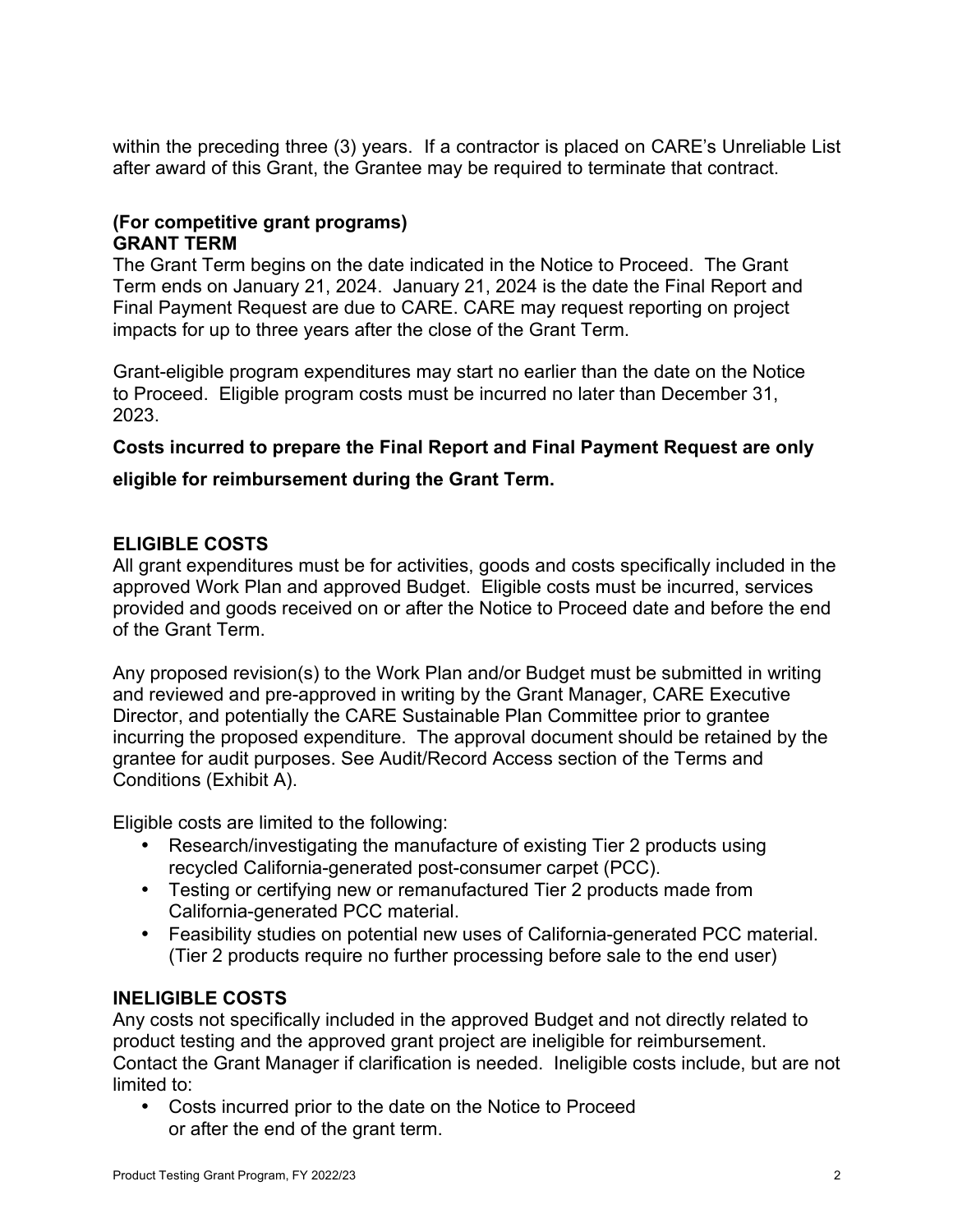- Costs associated with incineration, energy recovery processes (Carpet as Alternative Fuel, kiln or waste-to-energy) and landfilling.
- Costs associated with collection that does not outline a storage plan with quantity and timeline thresholds, at which point PCC material will be diverted according to the California waste hierarchy.
- Permitting and environmental review costs, including environmental impact reports.
- Building and capital asset costs.
- Indirect and overhead costs, including travel and mileage not directly related to shipping, and salaries not directly related to testing. Admin over 5%.
- Public education and outreach.
- Design and engineering costs unrelated to product testing activities.
- Purchase of offsets.
- Purchase of recycled carpet feedstock.
- Costs deemed unreasonable by CARE or unrelated to the grant project.

**ACKNOWLEDGEMENTS**: The grantee shall acknowledge CARE's California Carpet Stewardship Program support each time projects funded, in whole or in part, by this Agreement are publicized in any medium, including news media, brochures, blogs or other types of promotional materials. The acknowledgement of CARE's support must incorporate the CARE California program logo. Initials or abbreviations for CARE's California Carpet Stewardship Program shall not be used. The Grant Manager may approve deviation from this requirement on a case-by-case basis where such deviation is consistent with CARE's Communication Strategy and Outreach Plan.

# **REPORTING REQUIREMENTS**

Quarterly Progress Reports and a Final Report are required by this Agreement; however, the Grant Manager may request a Progress Report at any time during the Grant Term. All reports must be e-mailed to the Grant Manager, who will send out the reporting document one month before the reporting document deadline.

The reports must be current, include all required sections and documents, and must be approved by the Grant Manager before any Payment Request can be processed. Failure to comply with the specified reporting requirements may be considered a breach of this Agreement and may result in the termination of this Agreement or rejection of the Payment Request and/or forfeiture by the grantee of claims for costs incurred that might otherwise have been eligible for grant funding. Any problems or delays must be reported immediately to the Grant Manager.

# **PROGRESS REPORT**

The grantee must submit a **Progress Report** quarterly within 3 weeks of the end of the quarter. The grant manager will send out the report three weeks in advance of its due date.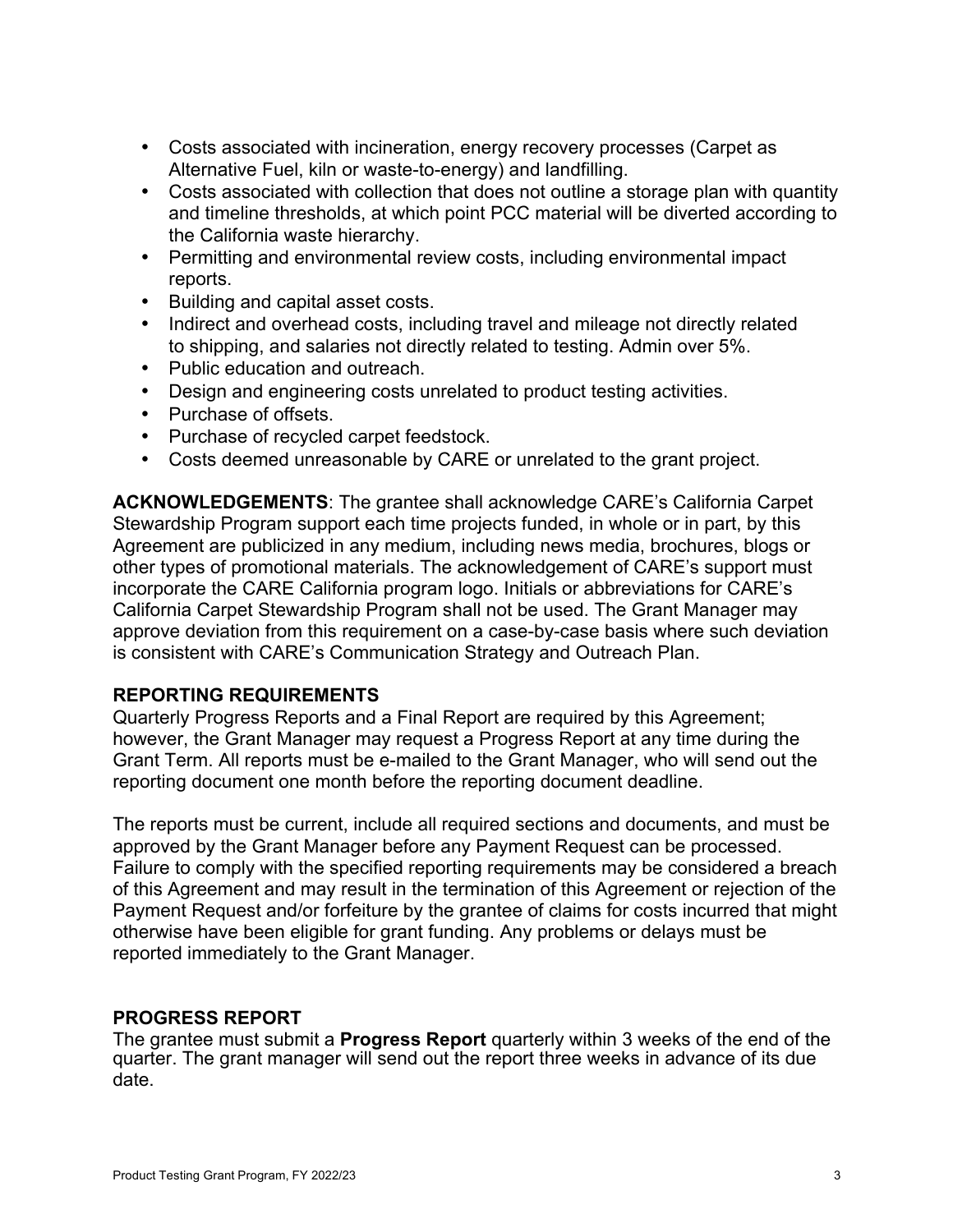- How funds have been used to date.
- A description of work completed according to categories outlined in the work plan. How will the grantee complete delayed tasks to make up the lost time?
- What have been some of the project challenges and how have they been overcome?
- A report on the success of research/investigation activities to manufacture existing Tier 2 products using recycled California-generated post-consumer carpet (PCC).
- A report on the success of testing or certifying new or remanufactured Tier 2 products made from California-generated PCC material.
- A report on the success of feasibility studies on potential new uses of California-generated PCC material.
- Quantities of California generated post-consumer carpet collected, recycled and/or remanufactured to date, including new products or existing products being produced and timeline and quantity thresholds for collection.
- A plan for any collected material: How will diversion follow the California waste hierarchy?
- Quantity of CA PCC used for waste-to-energy, kiln, Carpet As Alternative Fuel or landfilled.
- Number and type of California jobs created to date.
- Conservation measures met to date, such as MTCO2e avoided and improvements to water conservation.
- Impact by material type.
- Project photos.
- Work to be conducted during the subsequent grant reporting period and any adjustments to the work plan.
- List any changes to all permits, licenses, certifications, contracts or filings relevant to the grant work.

#### **FINAL REPORT**

**The Final Report** is due **January 21, 2024.** This report should cover grant activities **from NTP** through **December 31, 2023.** The following items may be included:•

The Grant Number, Grantee's name and Grant Term.

- A breakdown of the budget: How have funds been allocated?
- How have milestones been met according to the original work plan?
- What challenges did the project encounter and how were they overcome?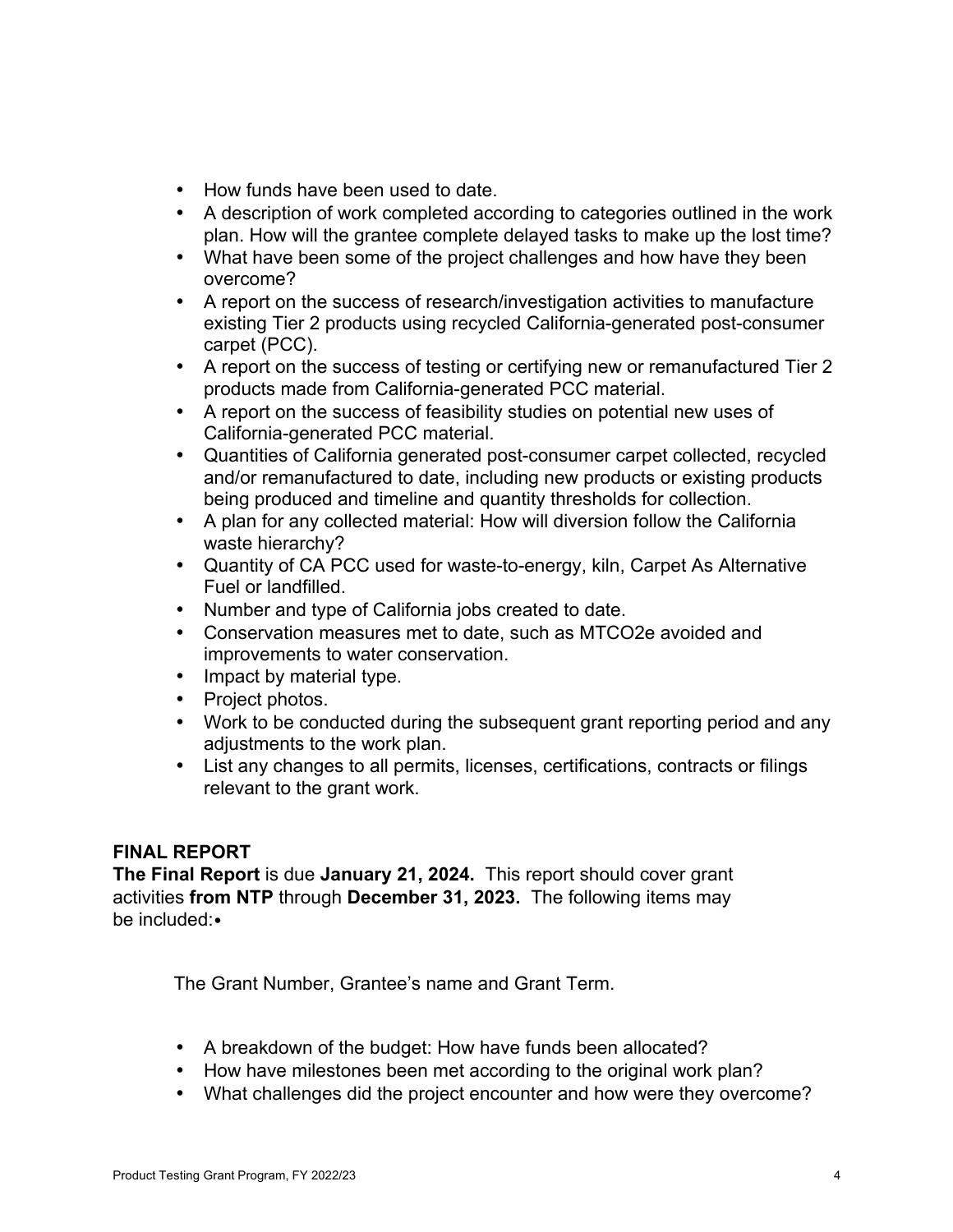- A report on the success of research/investigation activities to manufacture existing Tier 2 products using recycled California-generated post-consumer carpet (PCC).
- A report on the success of testing or certifying new or remanufactured Tier 2 products made from California-generated PCC material.
- A report on the success of feasibility studies on potential new uses of California-generated PCC material.
- Quantities of California generated post-consumer carpet collected, recycled and/or remanufactured to date, including new products or existing products being produced and timeline and quantity thresholds for collection.
- A plan for any collected material: How will diversion follow the California waste hierarchy?
- Quantity of CA PCC used for waste-to-energy, kiln, Carpet As Alternative Fuel or landfilled.
- Number and type of California jobs created to date.
- Conservation measures met to date, such as MTCO2e avoided and improvements to water conservation.
- Impact by material type.
- Project photos.
- Does the grantee anticipate project impacts beyond the grant term, and if so, what are the impacts in terms of scope and scale? Please quantify in terms of pounds of PCC diverted, quantity of Tier II products created, tons of greenhouse gas emissions avoided, California jobs created, etc.

# **GRANT PAYMENT INFORMATION**

1. Payment to the grantee for eligible grant expenses is made on a reimbursement basis only, unless otherwise approved by CARE, and for only those materials and services specified in the approved grant application. Pertinent documentation may include invoices, receipts, purchase orders with proof of payment, expenditure itemization summary.

Equipment purchased before NTP date will not be eligible for payment.

- 2. Reimbursement may be requested only five times during the Grant Term. In conjunction with (or after) submission of the Progress Reports and in conjunction with the Final Report. Special payment requests outside the reporting periods may be submitted for potential CARE approval.
- 3. The grantee must submit the required Progress Reports/Final Report, and the Grant Manager must approve the report prior to, or concurrent with, submission of the Grant Payment Request.
- 4. The grantee must submit a completed Grant Payment Request and provide supporting documentation as described in the "Payment Request and Documentation" section for completed project(s) only.
- 5. Grant payments will be made only to the grantee. It is the grantee's responsibility to pay all contractors and subcontractors for purchased goods and services.
- 6. Ten percent of each approved Grant Payment Request will be withheld and retained until all conditions stipulated in the Agreement, including submission and Grant Manager approval of the Progress and/or Final Report, have been